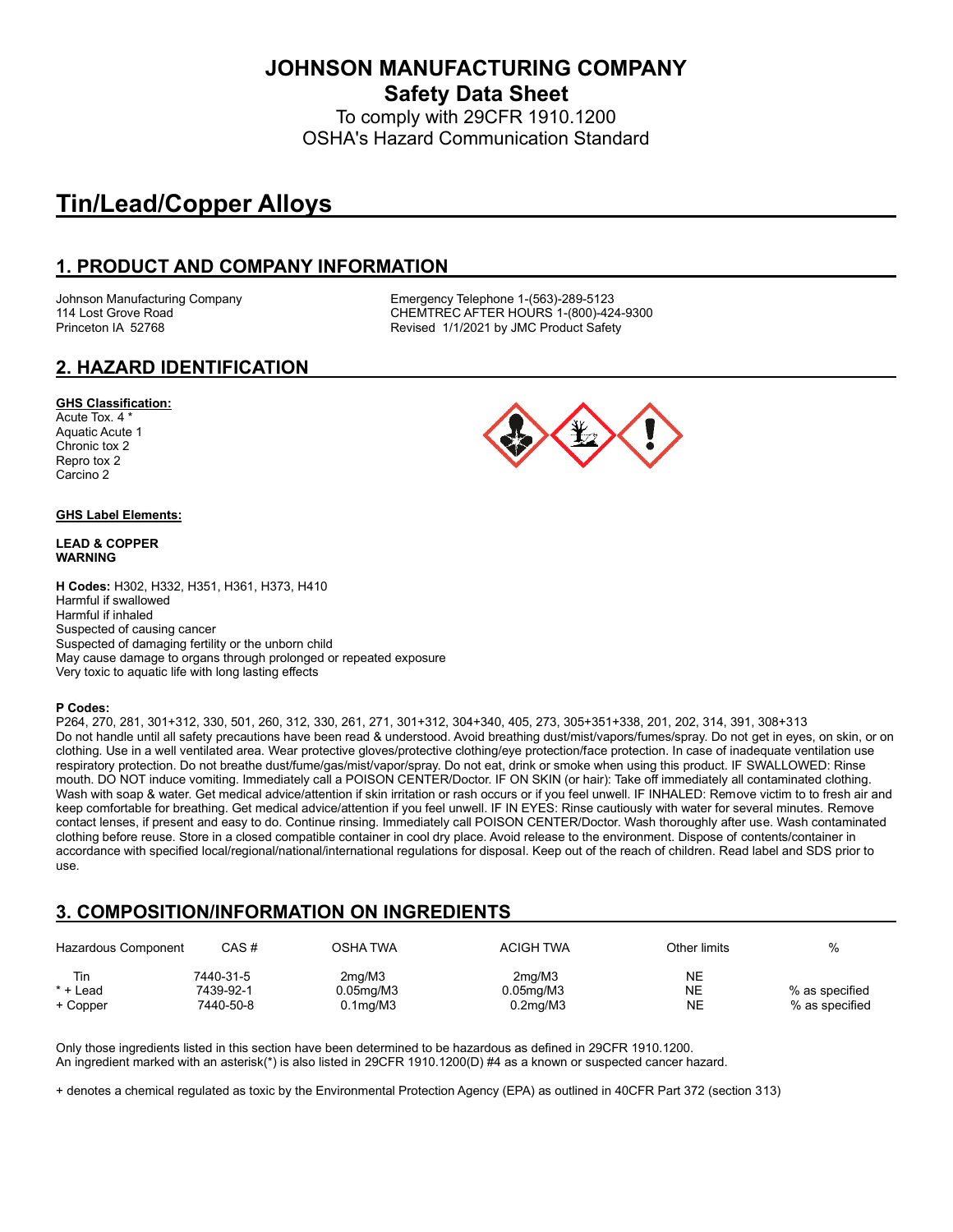## **4. FIRST AID MEASURES**

**Signs and symptoms of exposure:**Inhalation-Nose & throat irritation, headache, dizziness, difficulty breathing, coughing. Ingestion-nausea, vomiting, cramps. Skin-redness, burning, rash, dryness. Eye-redness, burning, tearing, blurred vision.

**Medical conditions aggravated by exposure:** Skin, kidney and respiratory conditions.

**Emergency first aid procedures:**

Skin: Flush with water immediately - Seek medical attention if necessary

Eyes: Flush with water for 15 minutes - Seek medical attention

 Ingestion: DO NOT induce vomiting, drink large amounts of water - seek medical attention. Never give anything by mouth to an unconscious person Inhalation: Remove to fresh air. Support respiration if required - Seek medical attention

### **5. FIREFIGHTING MEASURES**

**Extinguishing media**: dry chemical.

**Special fire fighting procedures**: use self sustaining respiratory suit.

**Unusual Fire and Explosion Hazards**: May release Toxic metal & oxide fumes. High concentrations of dust may present explosion hazard. Water trapped below molten may explode thus spattering molten metal.

## **6. ACCIDENTAL RELEASE MEASURES**

**Methods and materials**: Flush into chemical sewer or sweep up with a suitable absorbent. Wear adequate protection as described in section 8. **Environmental Precautions:** Avoid release to the environment. Collect spillage.

## **7. HANDLING & STORAGE**

Wash thoroughly after use. Wash contaminated clothing before reuse. Store in a closed corrosive resistant container, with corrosive resistant liner, in cool dry place. Keep out of the reach of children. Read label and SDS prior to use.

## **8. EXPOSURE CONTROLS/PERSONAL PROTECTION**

**Occupational Exposure Limit Values:** See section 3. Respiratory Protection (type): HEPA mask required for fumes above TWA. Ventilation: Local Exhaust preferred Special: NE Mechanical: OK Other: NE Protective Gloves: plastic or rubber Eye Protection: Goggles or face shield Other Protective Clothing or Equipment: as required to avoid contact. Work/Hygienic Practices: Wash after use. Follow good industrial hygienic practices.

## **9. PHYSICAL AND CHEMICAL PROPERTIES**

Boiling Point: 3164 F Specific Gravity: 7.8 Vapor Pressure (mm Hg): NE Melting Point: NE Vapor Density: NE<br>
Solubility in water: negligible<br>
pH: NE<br>
pH: NE Solubility in water: negligible<br>Flash Point: NE (TOC) Flammable Limits: lel: NE uel: NE Appearance and odor: Silver/Grey solid, odorless.

## **10. STABILITY AND REACTIVITY**

**Stability** : STABLE Conditions to avoid : none

**Incompatibility (materials to avoid)**: strong bases & acids, oxidizers, sulfides, halogens. **Hazardous Decomposition or Byproducts (incomplete combustion)**: May release Toxic metal & oxide fumes. High concentrations of dust may present explosion hazard. Water trapped below molten may explode thus spattering molten metal.

**Hazardous Polymerization**: WILL NOT OCCUR Conditions to avoid: none

## **11. TOXICOLOGICAL INFORMATION**

**Routes of entry: Inhalation: yes Skin: no Ingestion: yes** 

**Health Hazards (acute and chronic):** Contact with dust and fumes may cause skin, eye and respiratory irritation. Ingestion and/or inhalation of material or fumes may result in flu like symptoms, insomnia, muscle weakness, nausea and abdominal pain. gross inhalation or ingestion may be toxic and can